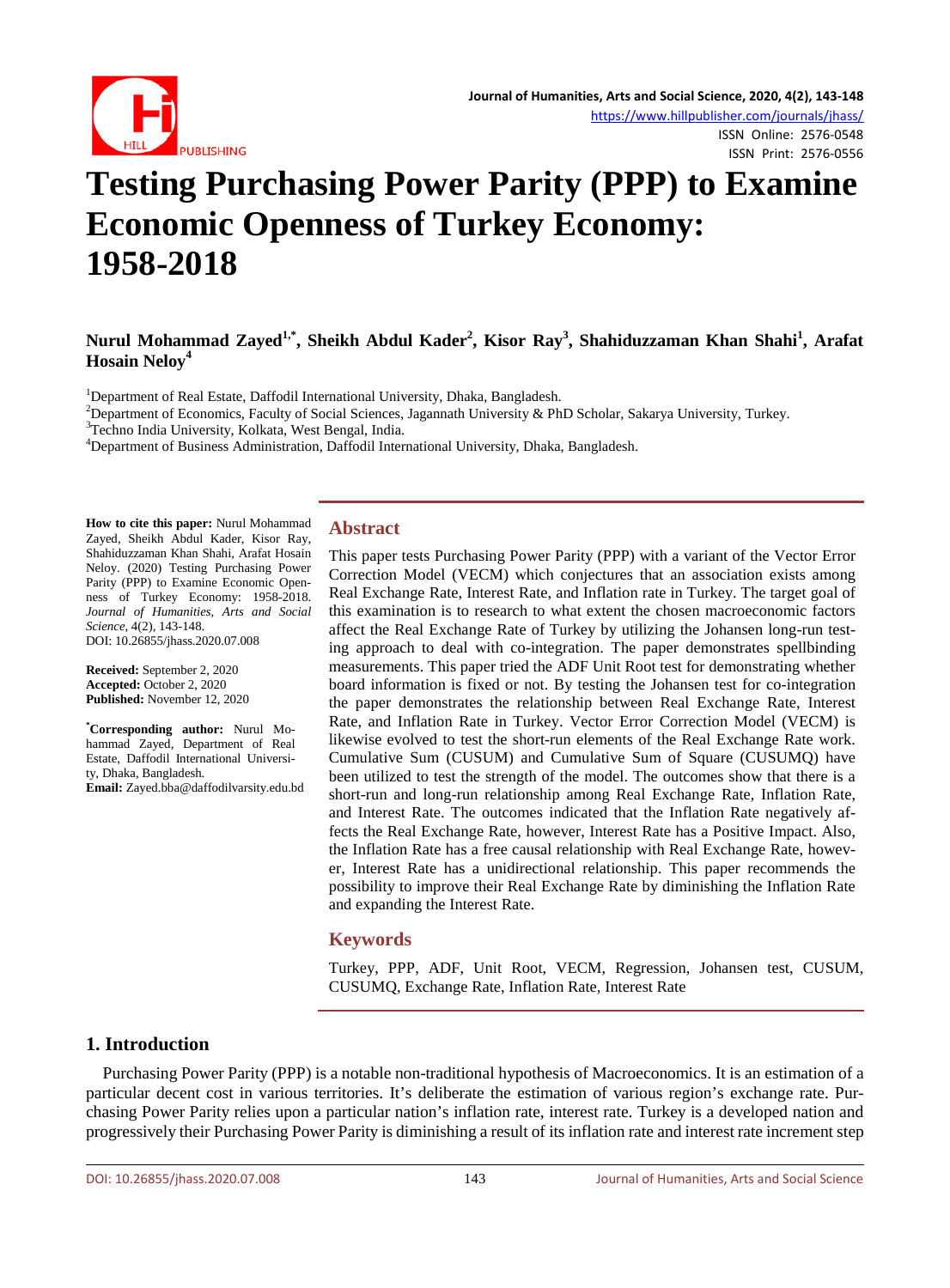by step. The inflation rate is the rate at which money is discounted during a period. Also, the interest rate is the amount of bank charges for the direction of the advantages unveiled as a level of the head. Besides the exchange rate is the value of one currency interims of another currency. This paper is based upon Turkey purchasing power parity where the variable Dependent is the Exchange Rate and the Independent variables are Inflation Rate and Interest Rate. The inflation rate and interest rates are markers of the conversion standard. Turkey's exceedingly free-showcase and their economy is expanded, which is driven by its modern division and administration segments and they have enough assets and capacity to direct their buying power.

# **2. Literature Review**

Sayyan (2005) has considered whether the PPP theory is legitimate by utilizing the Vector Error Correction Model and the co-integration test by taking the month to month information from the time of 1982-2004 in Turkey. It is legitimate as indicated by the outcome. Alba (2005) inspected long-run purchasing power parity utilizing a board Unit Root test in the US dollar real exchange rate of 84 developed and developing nations and researched the legitimacy of the PPP theory for the period 1976-2002. As indicated by their decision, PPP is legitimate in Europe and Latin America, it is invalid in Africa and Asia. Çağlayan (2006) has examined the PPP theory by utilizing the Unit Root test and Error Correction Model for Turkey and the United Kingdom somewhere in the range of 1995 and 2004. As per the outcome they acquired, it is invalid. Basher (2007) has analyzed whether the real exchange rate is steady by utilizing Unit Root tests for 17 nations of Organisation for Economic Co-operation and Development (OECD). They took note of information for the period 1973: Ql-1998Q4. Thus, it is presumed that the PPP speculation is substantial. P. K. Narayan et al. (2009) inspected the period somewhere in the range of 1973 and 2002. Thus, the PPP theory of 14 nations is substantial. Tatoğlu (2009) analyzed the legitimacy of the PPP speculation utilizing board Unit Root tests for 25 nations of Organisation for Economic Co-operation and Development (OECD) utilizing information for 1977-2004. The PPP speculation is substantial. Yıldırım (2017) mentioned in the Cntral Bank Review of Turkey that the experimental outcome uncovers that nonlinear Unit Root tests convey more grounded proof for the PPP speculation when contrasted with the regular Unit Root test only if nonlinearities in the real exchange rate are effectively indicated. Hüseyin Kalyoncu et al. (2010) utilizing official and bootleg market real exchange rates information from thirteen MENA nations analyzed over the period 1970-1998 to test for proof of PPP. The PPP remains constant for ten nations out of thirteen nations. Joseph D. Alba et al. (2005) and their discoveries demonstrate that PPP holds for the lira-mark exchange rate in one limit system however not in another. Ismail Cevis et al. (2015) utilized the cointegration test to look at the legitimacy of PPP for the delicate five utilizing information from, accordingly, the PPP is substantial in India, Brazil, South Africa, and Turkey. Ümit (2016) explored the legitimacy of PPP for the period somewhere in the range of 2003:01 and 201 S: 10. Thus, the PPP theory is invalid for South Africa and India. Cuestas (2013) researched whether the PPP theory in the Organisation for Economic Co-operation and Development (OECD) nations is legitimate for the period 1972:01-2010:01 by utilizing the direct and nonlinear Unit Root test. As per the experimental outcomes, while it is legitimate in 11 nations, it is invalid in Turkey. Dornbusch (1985) finished up with an audit of the ramifications of PPP inconsistencies which is an application to universal genuine salary correlations, loan fee linkages, and conversion standard approach. Chi-Wei Su et al. (2012) analyzed both straight and nonlinear Unit Root tests with fixed covariates to test the legitimacy of long-run purchasing power parity for the BRICS nations from 1996 to 2010. The outcomes show that PPP remains constant for all BRICS nations.

# **3. Objectives**

The purpose of the study is to explore the factors that influence PPP in Turkey on the basis of VECM by employing the Johansen long-run testing approach to co-integration in order to determine the potential effects in the relationship between Real Exchange Rates, Inflation Rate, and Interest Rate thereby estimating how Real Exchange Rates respond to changes in Inflation Rate and Interest Rate. Evaluating the stability of Real Exchange Rates in Turkey and recommend policy guidelines are to improve trade balance deterioration in Turkey.

# **4. Methodology**

This paper is based on time series data which is quantitative and qualitative in nature. Secondary data is collected from different sources. Various tests have been used to determine the quality of data and find out the ultimate objective of this paper. The ADF test has been driven to examine the stationary state of the data set. The Johansen test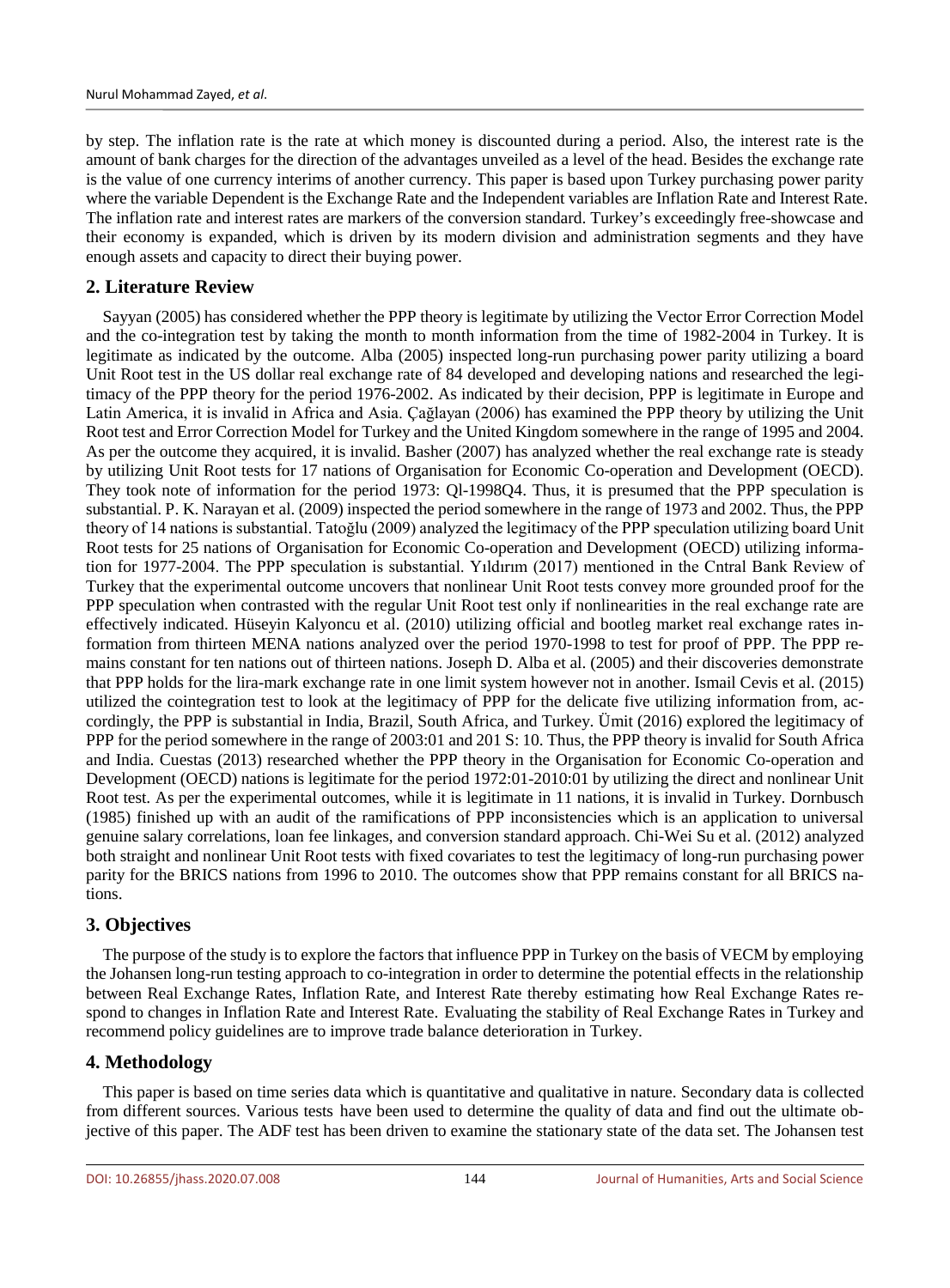has been applied to determine the long-term, short term, and nominal relationship among variables (Real Exchange Rate, Inflation Rate, and Interest Rate). VECM, CUSUM, and CUSUMQ tests have been applied to test the stability of the relationships among variables. Granger Causality is used to indicate a way to investigate causality between two variables in a time series or to identify one time series which is useful to anticipate another.

#### **5. Results & Discussions**

The Augmented Dicky Fuller (ADF) Unit Root test shows that the null hypothesis was failing to reject. As (Table 1) the test statistics (3.25) are greater than the critical test at the 5% level (2.91) this means the data are stationary. Therefore, those do not have a trend or seasonal effects.

|                              | Table 1. Augmented Dicky Fuller (ADF) Unit Root Test       |             |        |  |  |
|------------------------------|------------------------------------------------------------|-------------|--------|--|--|
|                              | Null Hypothesis: D (Real Exchange Rate, 2) has a unit root |             |        |  |  |
|                              | <b>Exogenous: Constant</b>                                 |             |        |  |  |
|                              | <b>Lag Length:</b> 1 (Automatic-based on SIC, maxlag = 10) |             |        |  |  |
|                              |                                                            | t-Statistic | Prob.* |  |  |
|                              | <b>Augmented Dickey-Fuller test statistic</b>              |             | 1.00   |  |  |
| <b>Test critical values:</b> | 1% level                                                   | $-3.55$     |        |  |  |
|                              | 5% level                                                   | $-2.91$     |        |  |  |
|                              | $10\%$ level                                               | $-2.59$     |        |  |  |
|                              | *MacKinnon (1996) one-sided p-values.                      |             |        |  |  |

Source: Estimated.

The Johansen test (Table 2) illustrates that there is a long-term relationship where at most one co-integration equation exists. The trace value of the null hypothesis at most 1 is (14.85) which is less than 0.05 critical values (15.49). In the long run normalized co-integration (Table 3) shows the Inflation Rate has a Negative Impact, whereas the Interest Rate has a Positive Impact. The coefficient is statistically significant at the 1% level.

Granger causality test (Table 4) shows three causalities between the variables:

• "Inflation Rate does not granger cause Real Exchange Rate" is not rejected because the probability value is more than 0.05 and the same for the "Real Exchange Rate to Inflation (Independent Relationship)".

• "Interest Rate does not granger cause Real Exchange Rate" is not rejected because probability value is more than 0.05 (Independent Relationship).

• "Interest Rate does not granger cause Inflation Rate" is not rejected but "Inflation Rate does not granger cause Interest Rate" is rejected. So there is a unidirectional causal relationship.

Vector Error Correction Model demonstrates the data is stationary, there exists a long-term relationship, VECM is exploited to find out the stability among our variable. The first table is for long-run relationships and the second one is for short-run relationships. In a long-run relationship (Table 5) a 1% change in the Inflation Rate decreases the Real Exchange Rate by 3.76%. With a 1% change in an Interest Rate, there is a rise of 3.58% in the Real Exchange Rate. The previous year's variance from long-run equilibrium is rectified at an adaptable speed of 0.001072%. In the short run relationship (Table 6) a percent alteration in Inflation Rate is combined with a 0.02494 % increase in the Real Exchange Rate. Finally, a percent change in Interest Rate is combined with 0.000470%, an increase in the Real Exchange Rate.

| <b>Table 2. Johansen Test</b>         |                   |                                  |                               |           |                                      |                               |           |
|---------------------------------------|-------------------|----------------------------------|-------------------------------|-----------|--------------------------------------|-------------------------------|-----------|
| <b>Hypothesized</b><br>No. of $CE(s)$ | <b>Eigenvalue</b> | <b>Trace</b><br><b>Statistic</b> | 0.05<br><b>Critical Value</b> | $Prob.**$ | <b>Max-Eigen</b><br><b>Statistic</b> | 0.05<br><b>Critical Value</b> | $Prob.**$ |
| None $*$                              | 0.28              | 33.98                            | 29.80                         | 0.02      | 19.13                                | 21.13                         | 0.09      |
| At most $1 *$                         | 0.19              | 14.85                            | 15.49                         | 0.06      | 12.00                                | 14.26                         | 0.11      |
| At most 2                             | 0.05              | 2.85                             | 3.84                          | 0.09      | 2.86                                 | 3.84                          | 0.09      |

Source: Estimated.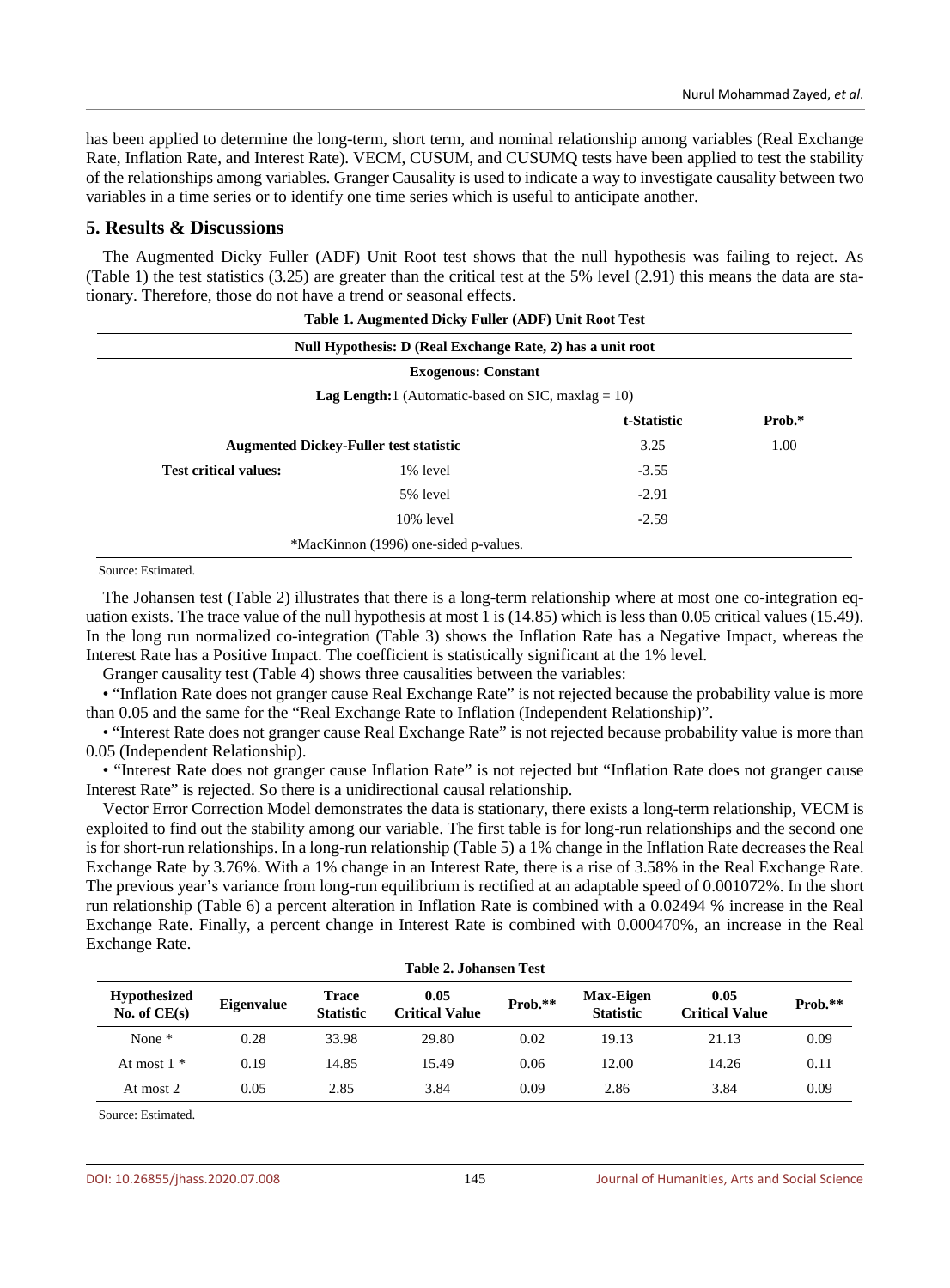|                                                                                                                             | Table 3. Johansen Test (Normalized Co-integrating Coefficients)       |                      |                    |        |
|-----------------------------------------------------------------------------------------------------------------------------|-----------------------------------------------------------------------|----------------------|--------------------|--------|
|                                                                                                                             | Normalized Co-integrating Coefficients(Standard Error in Parentheses) |                      |                    |        |
| <b>Real Exchange Rate</b>                                                                                                   | <b>Inflation Rate</b>                                                 | <b>Interest Rate</b> |                    |        |
| 1.000000                                                                                                                    | 0.000000                                                              | 0.001353             |                    |        |
|                                                                                                                             |                                                                       |                      | (0.00749)          |        |
| 0.000000                                                                                                                    | 1.000000                                                              |                      | $-1.248314$        |        |
|                                                                                                                             |                                                                       |                      | (0.17547)          |        |
|                                                                                                                             | <b>Adjustment Coefficients (Standard Error in Parentheses)</b>        |                      |                    |        |
| <b>D(Real Exchange Rate)</b>                                                                                                | 0.182244                                                              | 0.003808             |                    |        |
|                                                                                                                             | (0.06706)                                                             |                      | (0.00242)          |        |
| <b>D(Inflation Rate)</b>                                                                                                    | $-3.638627$                                                           |                      | $-0.032373$        |        |
|                                                                                                                             | (3.53745)                                                             |                      | (0.12772)          |        |
| <b>D</b> (Interest Rate)                                                                                                    | $-1.167823$                                                           | 0.168857             |                    |        |
| (1.35824)                                                                                                                   |                                                                       | (0.04904)            |                    |        |
| Source: Estimated.                                                                                                          |                                                                       |                      |                    |        |
|                                                                                                                             | <b>Table 4. Pairwise Granger Causality Tests</b>                      |                      |                    |        |
|                                                                                                                             | Sample: 1958 - 2018                                                   |                      |                    |        |
|                                                                                                                             | Lags: 2                                                               |                      |                    |        |
| <b>Null Hypothesis:</b>                                                                                                     |                                                                       | <b>Observation</b>   | <b>F-Statistic</b> | Prob.  |
| <b>Inflation Rate Does Not Granger Cause Real Exchange Rate</b><br>Real Exchange Rate Does Not Granger Cause Inflation Rate |                                                                       | 59                   | 0.53649            | 0.5879 |
|                                                                                                                             |                                                                       |                      | 0.98660            | 0.3795 |
| Interest Rate Does Not Granger Cause Real Exchange Rate                                                                     |                                                                       | 59                   | 0.74488            | 0.4796 |
| Real Exchange Rate Does Not Granger Cause Interest Rate                                                                     |                                                                       |                      | 1.75029            | 0.1834 |
| <b>Interest Rate Does Not Granger Cause Inflation Rate</b>                                                                  |                                                                       | 59                   | 1.18215            | 0.3144 |
| <b>Inflation Rate Does Not Granger Cause Interest Rate</b>                                                                  |                                                                       |                      | 5.84103            | 0.0051 |
| Source: Estimated.                                                                                                          |                                                                       |                      |                    |        |
|                                                                                                                             | Table 5. Vector Error Correction Model (ECM)                          |                      |                    |        |
| <b>Co-integrating Equation:</b>                                                                                             |                                                                       |                      | CointEq1           |        |
|                                                                                                                             |                                                                       |                      |                    |        |
| Real ExchangeRate (-1)                                                                                                      |                                                                       |                      | 1.000000           |        |
| <b>Inflation Rate(-1)</b>                                                                                                   |                                                                       |                      | $-0.114070$        |        |
|                                                                                                                             |                                                                       |                      | (0.03031)          |        |
|                                                                                                                             |                                                                       |                      | $[-3.76323]$       |        |
| <b>Interest Rate(-1)</b>                                                                                                    |                                                                       |                      | 0.143748           |        |
|                                                                                                                             |                                                                       |                      | (0.04008)          |        |
|                                                                                                                             |                                                                       |                      | [3.58662]          |        |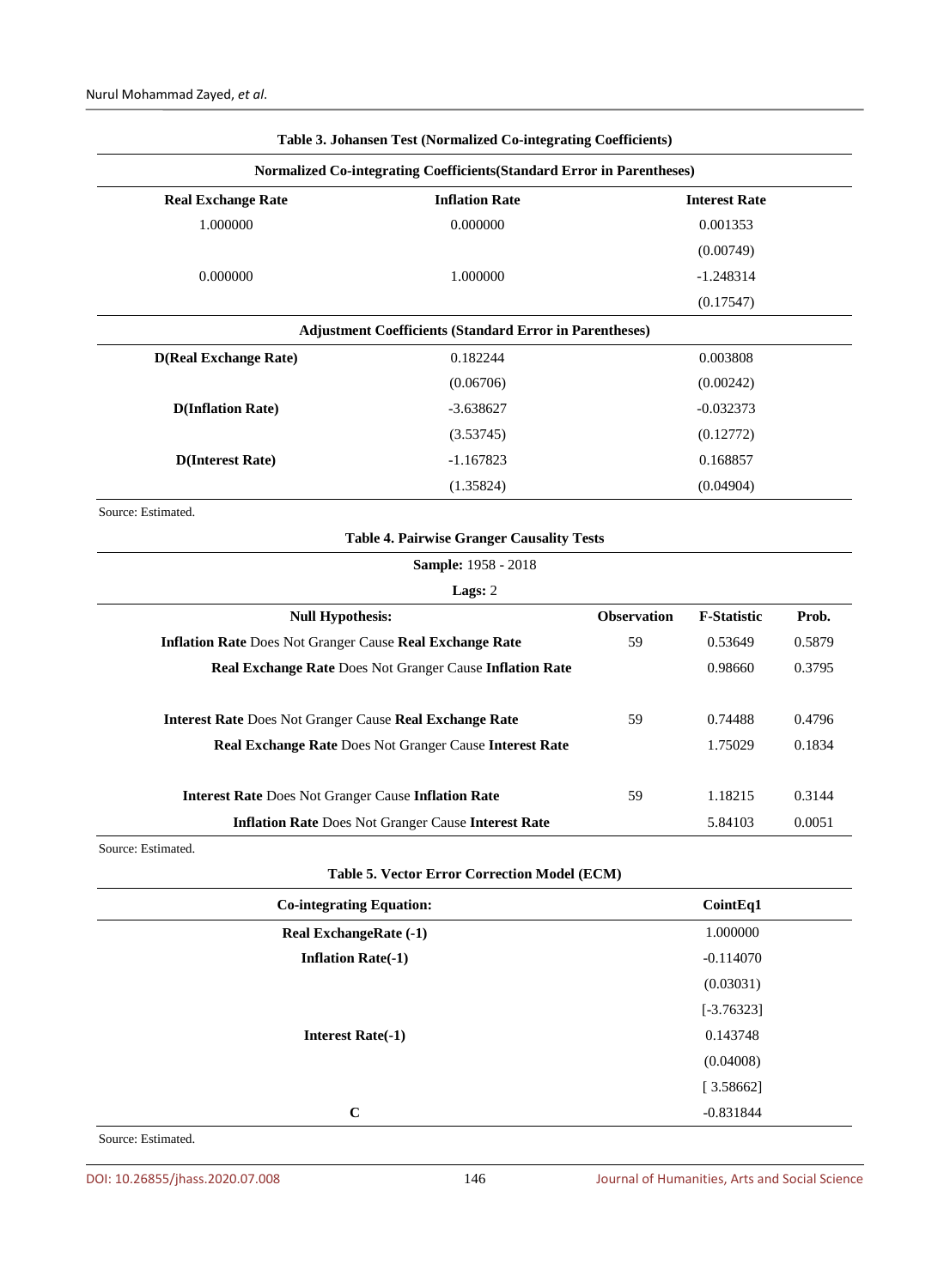| Table 6. Vector Error Correction Model (ECM) |                           |                       |                      |  |  |
|----------------------------------------------|---------------------------|-----------------------|----------------------|--|--|
| <b>Error Correction</b>                      | <b>Real Exchange Rate</b> | <b>Inflation Rate</b> | <b>Interest Rate</b> |  |  |
| <b>Cointegrating Equation 1</b>              | 0.001072                  | $-0.343000$           | -1.430359            |  |  |
| D [Real ExchangeRate (-2)]                   | 0.418318                  | $-2.175162$           | 2.786982             |  |  |
| D [Inflation Rate $(-2)$ ]                   | 0.002494                  | $-0.102750$           | $-0.076934$          |  |  |
| D [Interest Rate $(-2)$ ]                    | 0.000470                  | $-0.584453$           | $-0.025628$          |  |  |
| C                                            | 0.001740                  | 1.119208              | $-0.161856$          |  |  |

**Table 6. Vector Error Correction Model (ECM)**

Source: Estimated.

CUSUM & CUSUMQ shows that the Inflation Negatively Impacts on Real Exchange Rate although the Interest Rate Positively Impact on Real Exchange Rate. There are a strong short term and long-term relationship among variable and CUSUM & CUSUM square (Figure 1 & Figure 2) the test suggests that those data are stable over the year (1958-2018).